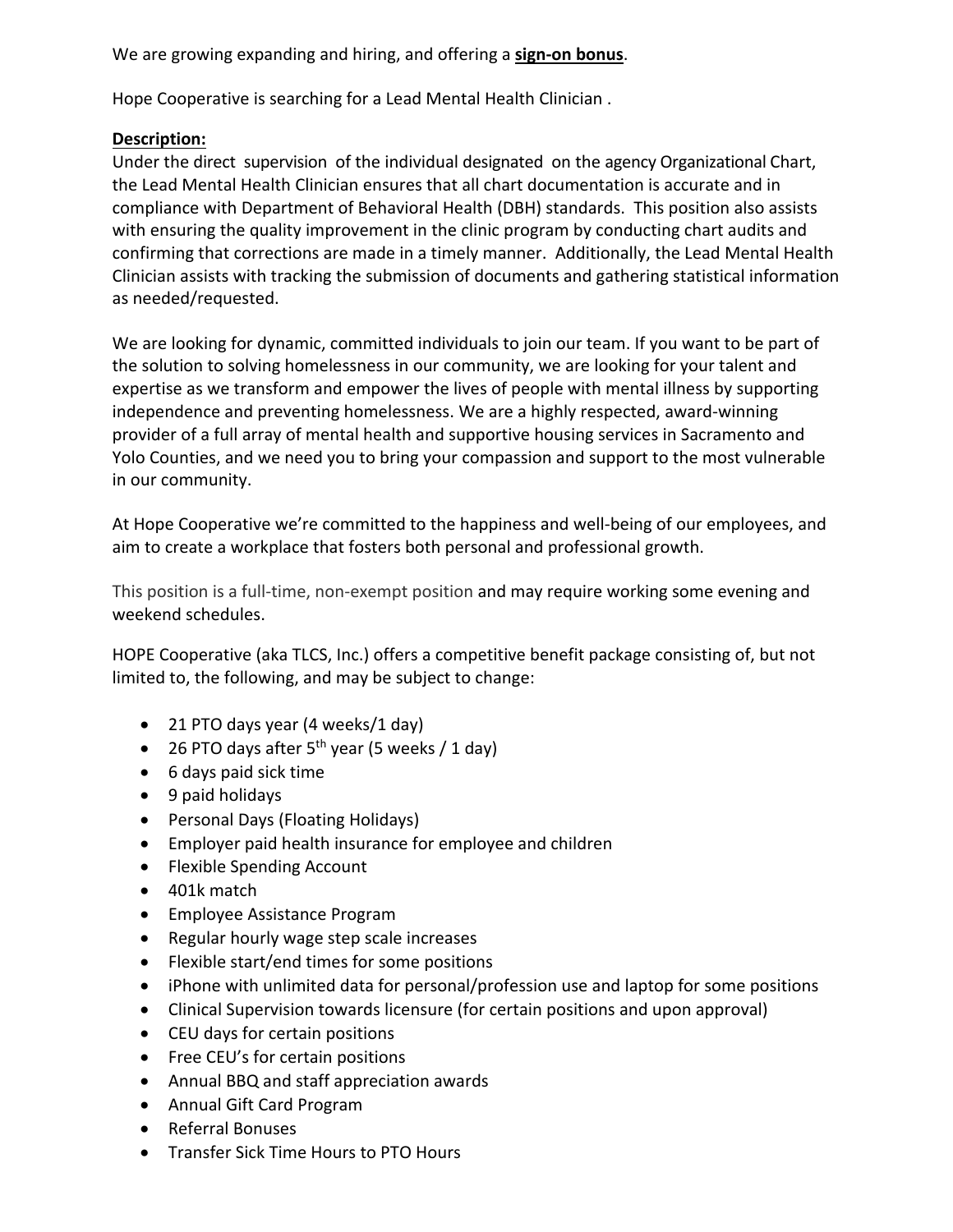- PTO Cash Out
- Voluntary Dental, Vision, Life Insurance, Accident Insurance, Disability Insurance and more.

\* All benefit offerings are subject to change and are governed by the eligibility guidelines in the Employee Handbook. This list represents a general summary of available benefits and nothing stated here should be interpreted as being included in a written offer for employment.

**ESSENTIAL DUTIES and RESPONSIBILITIES:** include the following. Other duties may be assigned.

- Support individuals with active listening, demonstrate empathy and carry a message of hope and recovery.
- Provide client assessments and formulate service plans regarding intensive long or shortterm treatment.
- Observe, assess, intervene and refer (within one's scope of practice) in situations with clients regarding mental health symptoms, physical health symptoms and substance use issues.
- Assists clients and family/caregivers in understanding treatment and the use of therapy and medication. Deliver therapeutic services to clients and family/caregivers, including but not limited to, individual therapy, group therapy and family therapy.
- Works with a multi-disciplinary team to provide integrated psychosocial rehabilitative services and attend meetings to ensure continuity of care for clients.
- Reviews client assessments, client plans and progress notes to assist PSCs with training and accuracy to meet MediCal billing standards.
- Participates in the internal and external county utilization review process and follows-up on feedback/edits needed for client charts. Meets with team members to facilitate corrections.
- Participate in county utilization review committee meetings
- Provide training to clinicians on utilization review process
- Provide new hire and as needed training on documentation, billing codes, assessments, client plans-
- Accurately complete all necessary forms, reports and paperwork required by the program on a timely basis (e.g., progress notes, special incident reports, discharge summaries, Medi-Cal billing, Avatar forms, HMIS).
- Be an ANSA certified facilitator- administers the instructions to team members for the ANSA training, assisting team members with support and coaching to better understand and learn the ANSA training material, and reviews the ANSA assessment.
- Formulate provisional and discharge diagnoses utilizing DSM V/ICD-10 codes into Avatar.
- Review designated progress notes, assessments, client plans, and other Medi-Cal-related documentation to ensure Medi-Cal compliance.
- Communicate all necessary corrections and revisions of progress notes and other Medi-Calrelated documentation to staff.
- Ensure that all corrections and revisions are performed by staff in a timely manner.
- Participates in client consultation to support PSCs and other team members with coordination of care
- Coordinates, or assist in, special research or projects when needed or assigned, including creating, preparing and distributing special reports.
- Acts as a designated Mandated Reporter for the observed or suspected abuse and/or neglect of children, disabled individuals, dependent adults and elder/senior citizens.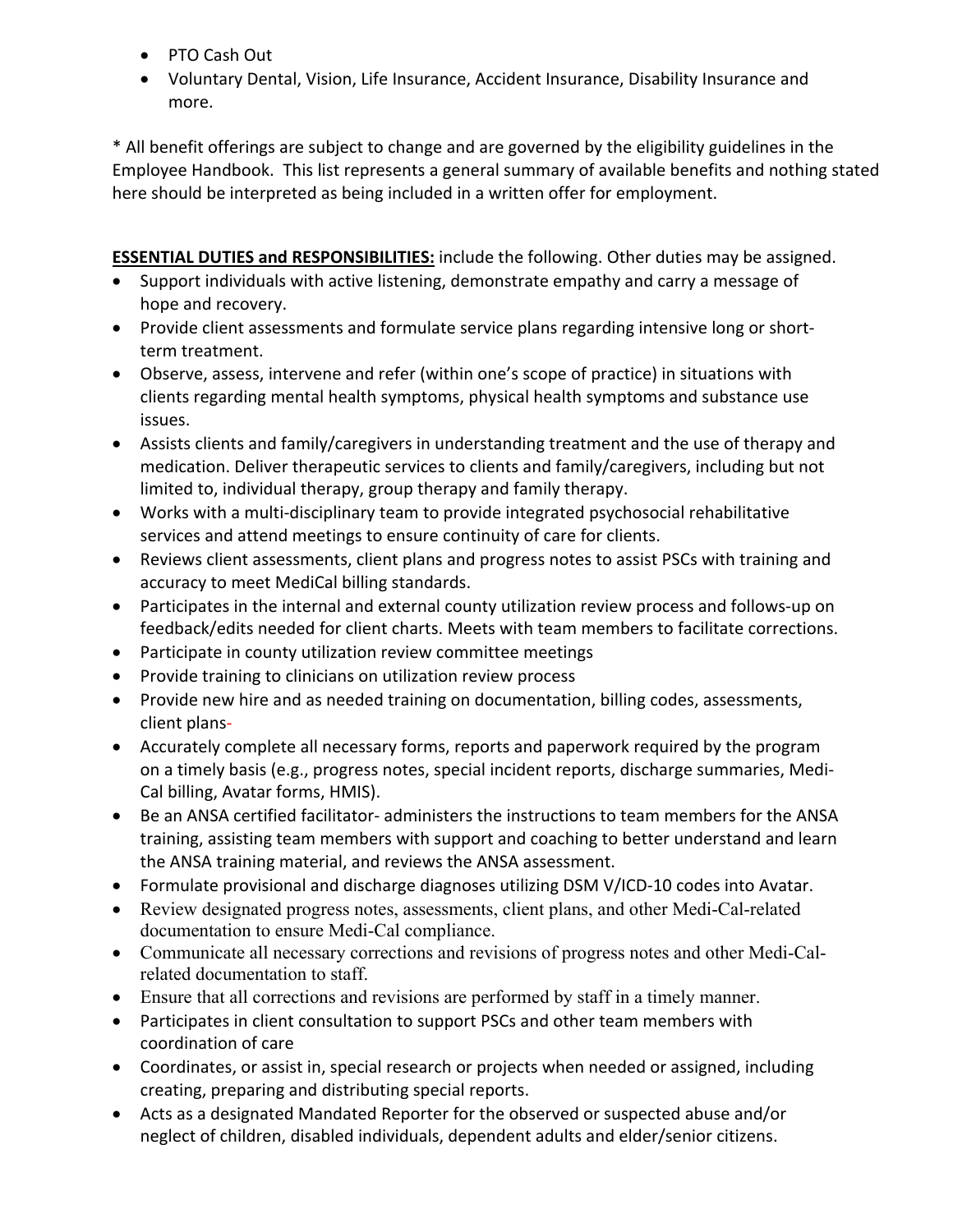Mandated Reporter also includes "Duty to Warn" which includes the responsibility to notify authorities and the intended victim(s) of physical harm.

• Ensure the protection and confidentiality of all Protected Health Information (PHI) by following all policies and procedures in the Agency HIPAA Manual.

## **Education and/or Experience:**

- Master's Degree in the field of psychology, counseling or social work.
- Two (2) years of professional experience in a mental health related setting providing direct services.
- Knowledge of the theories, principles and techniques of family, group and individual therapy, as well as the planning, development and implementation of comprehensive service plans.
- Knowledge of principles and techniques of diagnostic assessment and interviewing, and the social psychological and physical aspects of mental disorders.
- Experience with Medi-Cal requirements is desirable.
- Work experience with persons who have substance abuse problems, preferably individuals who are dually diagnosed (mental health & substance abuse) is highly desirable.
- Knowledge of 12-Step Programs and/or personal experience with substance abuse recovery is highly desirable.
- Demonstrated knowledge of group work principles and the ability to work effectively with groups.
- Consumer of mental health services or a family member of a mental health consumer is desirable.

## **Certificates, Licenses, Registrations:**

- Possess a valid California Driver's License and current vehicle insurance. Driving record must meet, and continue to meet, the underwriting standards established by the generalized driving guidelines used by our insurance broker. Must provide proof of insurance.
- Must have at least 3 or more years of driving experience.

## **Other Skills, Abilities, and Job Requirements:**

Must meet the qualifications of a Licensed Professional of the Healing Arts (LPHA) and be licensed and in good standing with the Board of Behavioral Sciences

- a. Licensed Clinical Psychologist
- b. Licensed Clinical Social Worker (LCSW)
- c. Licensed Marriage and Family Therapist (LMFT),
- d. Licensed Professional Clinical Counselor (LPCC)
- 1. Ability to pass clearance of the Federal Bureau of Investigation (FBI) and/or Department of Justice (DOJ) background screenings.
- 2. Consumer of mental health services or a family member of a mental health consumer is desirable.